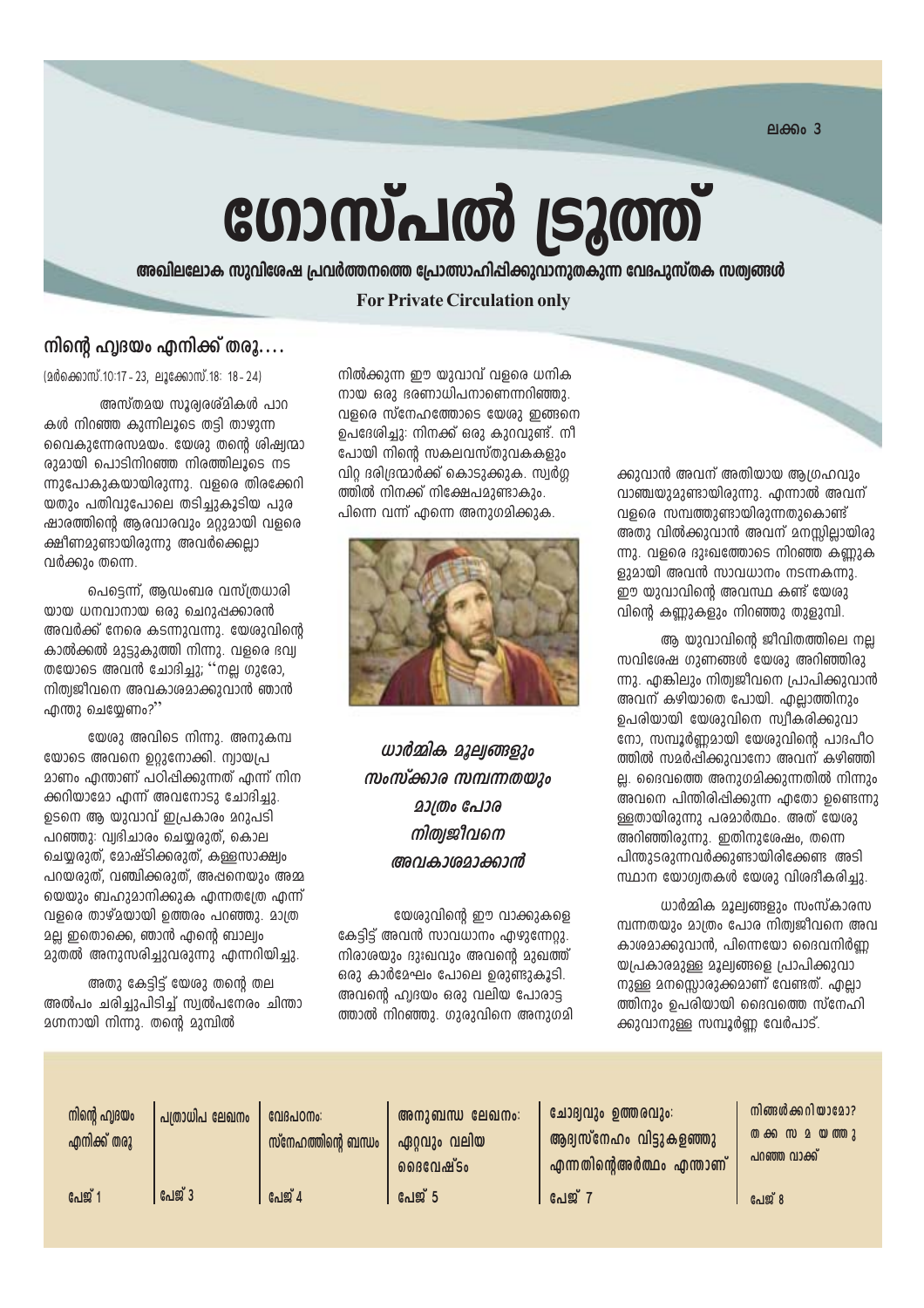## வைவிൾ

### എന്തു പഠിപ്പിക്കുന്നു.

2 തിമൊ. 3: 16-17, 2 പത്രൊ. 1: 20, 21, മത്തായി 24: 35

മദേവവചനം

സ്നേഹബന്ധം മത്തായി 22: 37-40, യോഹ. 14: 21-23, 1 000an. 4: 7-11

മാനസാന്തരം അപ്പൊ. 3: 19, 17: 30, 2 കൊരി. 7:10

പുതുജനനം യോഹ. 3: 3-7, 2 കൊരി. 5: 17, റോമർ 6: 1-4, എഫെ. 2: 1, 5-6).

പാപത്തിൽ നിന്നും സ്വാതന്ത്ര്യം 1 യോഹ. 5: 18, മത്തായി 1: 21, യോഹ. 8: 11

പരിശുദ്ധാത്മ നിറവ് അപ്പൊ. 19: 2, 15: 8-9, 1: 8).

വിശുദ്ധി ലൂക്കോ. 1:73-75, എബ്രാ. 12:14, 1 പത്രൊ. 1: 15-16, തീത്തോ. 2: 11, 12, റോമ. 6: 22

ദൈവരാജ്യം ലൂക്കോ. 17: 20-21, റോമ. 14: 17, യോഹ. 18: 36

 $m$ അപ്പൊ. 2: 4-7, എഫെ. 4: 4-6, 1 കൊരി. 12: 12.13, കൊലൊ. 1: 18

ഐകൃത യോഹ. 17: 20-23, ഗലാ. 3: 28, വെളി. 18: 2-4

ചട്ടങ്ങൾ മത്താ. 28: 19-20, 26: 26-30, 1 കൊരി. 11: 23-27,  $\binom{200000}{13}$  13: 14-17

ദൈവീക രോഗശാന്തി ലൂക്കോ. 4: 18, യെശയ്യ. 53: 4-5, യാക്കോബ് 5: 13-16

വിവാഹശുശ്രൂഷ മത്താ. 19: 5-6, ലുക്കോ. 16: 18, റോമർ 7: 2-3, 1 കൊരി. 7: 10-11

ബാഹൃപ്രകടനം 1 തിമൊ. 2: 9-10, 1 കൊരി. 11: 14-15, ആവർത്തനം 22: 5

അന്ത്യകാലം 2 പക്രൊ. 3: 7-12, യോഹ. 5: 28-29, 2 കൊരി. 5: 10, മത്താ. 25: 31-46

സാമാധാനവാദം: ലൂക്കോസ് 6: 27-29, ലൂക്കോസ് 18: 20

അരാധന യോഹ. 4: 23-24, എഫെ. 5: 19, 2 കൊരി. 3: 17

അന്ത്യകല്പന മർക്കൊസ് 16: 15

ഒരുപക്ഷേ നാം നല്ല പൗരന്മാരായിരിക്കാം, നല്ല അയൽക്കാരായിരിക്കാം- പോര അതിനും കൂടുതലായി വേണ്ടിവരും ദൈവിക മാനദണ്ഡം.

നമ്മുടെ താൽപര്വത്തിന് മുകളിലത്രേ ദൈവത്തിന്റെ ആഴമേറിയ ആഗ്രഹ ങ്ങൾ. ''എന്റെ മകനേ നിന്റെ ഹ്വദയം എനിക്ക് തരിക. എന്റെ വഴി നിന്റെ കണ്ണിന് ഇമ്പമായിരിക്കട്ടെ.''(സദ്വ.23:26) മനുഷ്വവർഗ്ഗത്തോടുള്ള ദൈവത്തിന്റെ നിരന്തരമായ ഹ്വദയംഗമായ തേങ്ങലാണിത്. ''നിന്റെ ഹ്വദയം എനിക്ക് തരിക. ''

ദൈവത്തെ നാം സ്നേഹിക്കുന്നെങ്കിൽ അത് തീർച്ചയായും പൂർണ്ണഹ്വദയ ത്തോടെയും പൂർണ്ണാത്മാവോടെയും, പൂർണ്ണശക്തിയോടെയും പൂർണ്ണമനസ്സോ ടെയും ആയിരിയ്ക്കണം. ദൈവം നമ്മുടെ ഹ്വദയം അവകാശമാക്കിക്കഴിഞ്ഞാൽ, അവന് നമ്മുടെ സ്നേഹം ആവശ്യമാണ്, നമ്മുടെ സമയം, പണം, ദാവി പദ്ധതിക ളെല്ലാം ആവശ്വമാണ്. നമ്മുടെ ജീവിതത്തിലെ എല്ലാ തുറകളിലും ആദ്വ പ്രാതിനിധ്വം ദൈവത്തിന് തന്നെ.

ഇന്ന് എല്ലാവരും സ്വർഗ്ഗത്തിലെത്താൻ ആ ധനികനായ യുവാവിനെ ഷോലെ വരുന്നവരാണ്. പൂർണ്ണമായും ദൈവത്തിന് സമർപ്പിക്കുവാൻ കഴിയാതെ മടങ്ങിപ്പോകുന്നു ചിലർ. മറ്റു ചിലർ സഭകളിലും സദസ്സുകളിമൊക്കെ വളരെ സജീ വമായി പാടാനും പ്രാർത്ഥിക്കുവാനും പ്രസംഗിക്കുവാനുമൊക്കെ മുൻപന്തിയിൽ നിൽക്കുന്നവരാണ്. എന്നാൽ ദൈവഹിതത്തിന് പൂർണ്ണമായി സമർപ്പിക്കുന്നതിൽ നിന്നും ''ആ ഒരു കുറവ് ''അവരെ തടഞ്ഞു നിർത്തും.

ഇന്ന് എവിടെയാണ് നിന്റെ സ്നേഹം? നിനക്ക് ഒരു കുറവുണ്ടോ? ദൈവ ത്തിന് വേണ്ടി നീ സകലവും വിറോ? നിന്റെ ഹ്വദയം അവന് കൊടുക്കൂ! യേരു വിനെ അനുഗമിക്കുവാൻ വേണ്ടി നി ത്വജിക്കുന്നതെല്ലാം പതിൻമടങ്ങ് പ്രതിഫല മായി ഈ ലോകത്തിലും വരുവാനുള്ള ലോകത്തിലും നിനക്ക് മടക്കി കിട്ടുക തന്നെ **MWS** ചെയ്യും

ഗോസ്പൽ ട്രൂത്ത്

അഖില ലോകത്തുള്ള എല്ലാ ദൈവജനത്തിന്റെയും അഭിവ്യദ്ധിക്കുവേണ്ടിയും പ്രോത്സാഹനത്തിനായും വർത്തിക്കുന്ന ഒരു മാസികയാണ് ഗോസ്പൽ ട്രൂത്ത്. ക്രുസി തുവിന്റെയും അപ്പൊസ്തലന്മാരുടെയും ഉപദേശങ്ങൾ ദൈവവചനത്തിന്റെ വെളി ച്ചത്തിൽ പഠിപ്പിക്കുന്നു.

വിശ്വാസ നിയമത്തിന്റെ സ്വീകാര്യതയോടുകൂടി ഏകമായി നിലകൊള്ളുന്നതാണ് ദൈവവചനം. ക്രിസ്തുവിന്റെ പ്രായശ്ചിത്ത മരണത്തിലൂടെ പാപത്തിൽ നിന്നും രക്ഷയും വിടുതലും മാത്രമല്ല, ആത്മനിറവിൽ ജീവിതവും നടത്തുവാനും നയിക്കു വാനുമുള്ള ശക്തീകരണം, ജീവിതത്തിന്റെ എല്ലാ തുറകളിലുമുള്ള പ്രായോഗിക ശുദ്ധീകരണം ജനത്തിന്റെ ഐക്യതയും, സത്യത്തിൽ കാണപ്പെടുന്ന സ്നേഹബ ന്ധവും ദൈവത്തോടുള്ള സേവനബന്ധവുമത്രെ.

വരിക്കാരനാകാൻ

ദൈവാത്മ പ്രേരണായലും, നടത്തിപ്പിനാലും ഇലക്ട്രോണിക് മീഡിയായിലൂടെ പ്രസിദ്ധീ കരിക്കുന്ന ഒരു പ്രസിദ്ധീകരണമാണ് ഗോസ്പൽ ട്രുത്ത്. PDF ഫോർമാറ്റിൽ ലഭിക്കുന്നതിന് വരിക്കാരനാകാവുന്നതാണ്. Subscribe@thegospeltruth.org എന്നവിലാസത്തിൽ നിങ്ങളുടെ ഇ-മെയിൽ അഡ്രസ്സ് അയച്ച് ആവശ്യപ്പെടാവുന്നതാണ്. താല്പര്യമുള്ള നിങ്ങളുടെ സ്നേഹി തന്മാരുടെയും പേരും ഇ-മെയിൽ അഡ്രസും അയച്ചുതരാവുന്നതാണ്.

#### ബന്ധപ്പെടുക

ഗോസ്പൽ ട്രുത്ത് കരിക്കം പി.ഒ. കൊട്ടാരക്കര - 691531 കേരള, ഇന്ത്യ ഫോൺ: 0474 2454309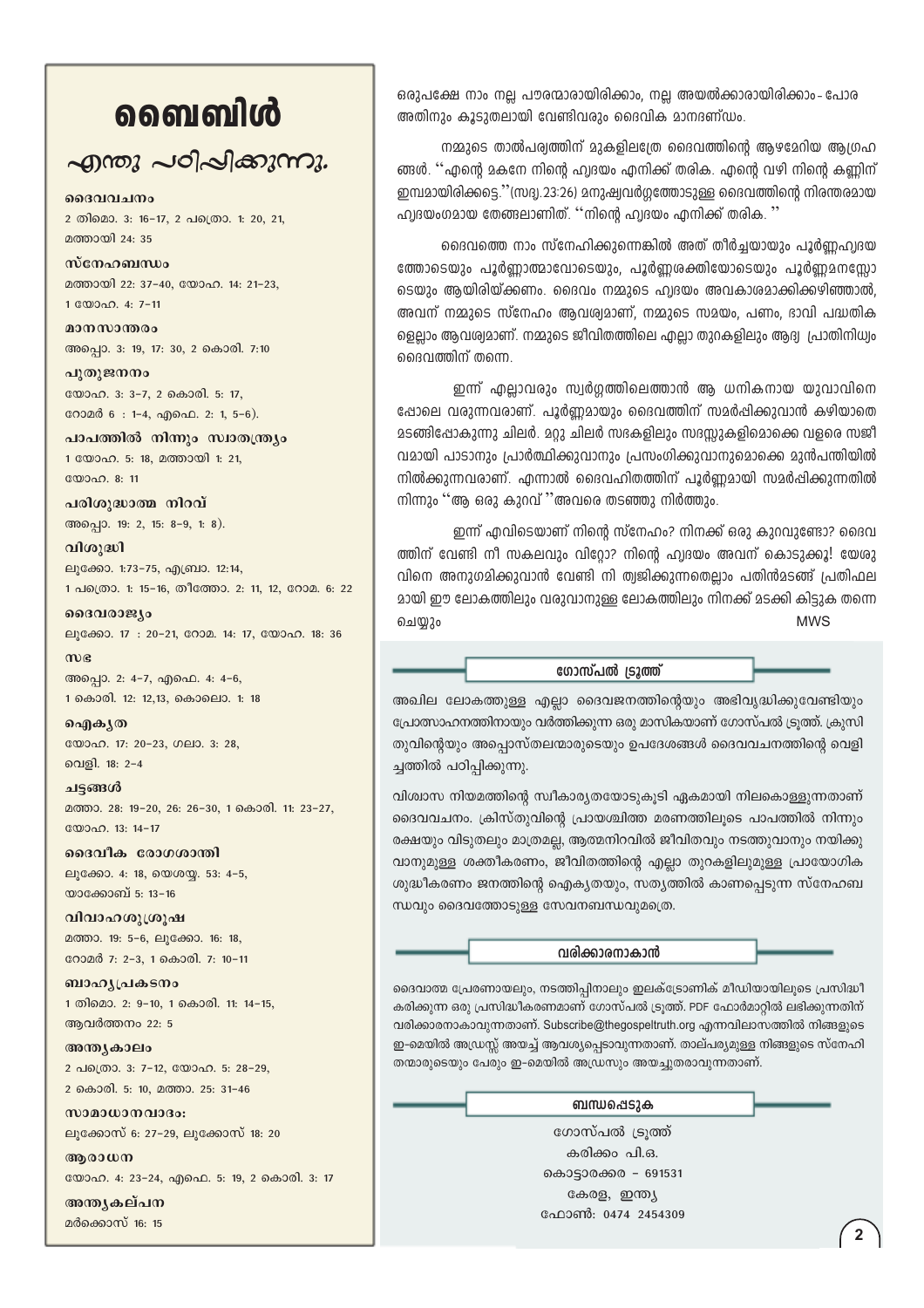# പത്രാധിപലേഖനം



''യഹോവ എന്റെ പ്രാർത്ഥനയും യാചനകളും കേട്ടതുകൊണ്ട് ഞാൻ അവനെ സ്നേഹിക്കുന്നു''. അവൻ തന്റെ ചെവി എങ്കലേക്ക് ചായ്ച്ച തുകൊണ്ട് ഞാൻ ജീവകാലമൊക്കെയും അവനെ വിളിച്ചപേക്ഷിക്കും. (സങ്കീ.116:1.2)

ഞാൻ ഒരു ചെറുബാലനായിരുന്നപ്പോൾ തന്നെ ഞാൻ എന്റെ

ഹ്വദയം ദൈവത്തിന് കൊടുക്കുകയും ദൈവീക കരുതലിനായി എന്നെത്തന്നെ സമർപ്പി ക്കുകയും ചെയ്തു. എന്റെ ജീവിതത്തിൽ പരിശുദ്ധാത്മാവ് ശക്തമായ ഇടപെട്ടതോർത്ത് ഞാൻ കരഞ്ഞുപോയത് വ്വക്തമായി ഓർക്കുന്നുണ്ട്. യേശുവിനെ ഹ്വദയത്തിലേക്ക് ക്ഷണി ക്കുവാനായി എന്റെ മാതാവിനോട് ചേർന്ന് ഞാൻ ഒരു സണ്ടേസ്കൂൾ മുറിയുടെ പിൻസീ റ്റിൽ ഇരുന്ന് ഹ്വദയനുറുക്കത്തോടെ പ്രാർത്ഥിച്ചതോർക്കുന്നു. പാപപങ്കിലമായ ഒരു ജീവിതം ഞാൻ നയിച്ചിട്ടില്ലെങ്കിലും മദ്വപാനികൾക്കും മയക്കുമരുന്നിന് അടിമപ്പെട്ടവർക്കും ആവ ശ്വമായ അതേ രക്ഷയുടെ ദൈവക്വപ എന്റെ ജീവിതത്തിലും അനിവാര്വമാണെന്ന് ഞാൻ അറിഞ്ഞിരുന്നു. നന്നേ ചെറുപ്പം മുതൽ രക്ഷിക്കപ്പെടുന്ന അനേകരെപ്പോലെ എന്റെ ജീവി തത്തിലും ആത്മീയ വളർച്ചയുടെ മന്ദീഭാവവും മരവിഷും ചില പരാജയങ്ങളും ഉണ്ടായിരു ന്നു. എങ്കിലും ദൈവത്തെ സേവിപ്പാനുള്ള ശക്തമായ വാഞ്ചയും ആഗ്രഹവും ഞാൻ വിട്ടു കളഞ്ഞില്ല. പലപ്പോഴും ഞാൻ പ്രാർത്ഥനയിലൂടെ ദൈവത്തിന്റെ യാഗപീഠത്തിനരികെ എത്തി വിശുദ്ധീകരണം പ്രാപിക്കാറുണ്ട്. ആത്മാവിലുള്ള ആ വിശ്വസ്തതയോർത്ത് ഇന്നു ഞാൻ ദൈവത്തെ സ്തുതിക്കുന്നു. കളങ്കമില്ലാത്ത ദേശത്തേയ്ക്ക് ആത്മാവ് എന്നെ നയി ക്കുന്നു എന്ന് പാട്ടുകാരൻ പാടുന്നതുപോലെ, സ്വന്തവഴികളിലൂടെ ദൈവവഴി വിട്ട് പിന്മാ റാതെ ഞാൻ ദിനംതോറും ദൈവസാന്നിധ്വബോധത്തോടെ മുന്നേറുന്നു.

ഞാൻ എന്റെ ദൈവവുമായി സ്നേഹബന്ധത്തിലാവുകയും ആ ബന്ധത്തിന്റെ വില അറിയുകയും ചെയ്യുന്നു. എന്റെ പ്രാർത്ഥന കേൾക്കുന്നതിൽ അവൻ വിശ്വസ്തനാണ്. അവൻ എന്റെ ശരീരത്തെ സൗഖ്വമാക്കി, മരണത്തിന്റെ വക്കിൽ നിന്നും രക്ഷിച്ചു, അനുഗ്വ ഹിത കുടുംബത്തെ നൽകി, ദിനംതോറും ആഹാരം നൽകി, എല്ലാത്തിനും ഉപരിയായി പാപത്തിന്റെ കരാളഹസ്തങ്ങളിൽ നിന്നും വിടുവിച്ചു. തന്റെ ദിവ്വസമാധാനം നൽകി പരി ശുദ്ധസാന്നിധ്വത്തിന്റെ മറവിൽ മറച്ചു. തീർച്ചയായും, ഞാൻ അവനെ സ്തുതിക്കേണ്ടതു തന്നെ. പ്രശ്നകലുഷിതമായ ഹ്വദയവേദനാസന്ദർഭങ്ങളിലും ഈ ലോകത്തിന്റെ മുഴുവൻ നിക്ഷേപങ്ങളെക്കാളും നീ ദൈവത്തെ സ്നേഹിക്കുന്നുവോ? ഗോസ്പൽ ട്രൂത്തിന്റെ ഈ പതിപ്പ് പ്രധാനമായും കേന്ദ്രീകരിക്കുന്നത് ബൈബിളിലെ ഏറ്റവും പ്രധാപ്പെട്ട വിഷയമായ സ്നേഹത്തെക്കുറിച്ചാണ്.

ക്രിസ്തീയജീവിതയാത്രയിൽ ദൈവം വിശ്വസ്തനാണ്. മുമ്പോട്ട് നയിക്കുവാൻ ശക്ത നത്രെ, കഴിഞ്ഞകാലങ്ങളിൽ വിശ്വസ്തനായി നമ്മാടെ അവശ്വങ്ങളിൽ സഹായിചവൻ നമ്മെ വഴിനടത്തും ജീവിതത്തിലെ എല്ലാ ഉയർച്ചതാഴ്ചകളിലും തുടർന്നും വിശ്വസ്തതയോടെ, യേശാവിന്റെ സഖിയായി നമ്മാടെ യജമാനനെ നോക്കിക്കൊണ്ട് യാത്ര ചെയാം. പാതിയ വിജയങ്ങൾ നമ്മെ നോക്കി കാത്തിരിക്കുന്നു. യേശുവിനെ മാത്രം മുറുകെ പിടിച്ചുകൊണ്ട് മുമ്പോട്ടുപോയാൽ ഒരിക്കൽ നീയും സ്വർഗ്ഗത്തിലേക്ക് അവനുമായി നടന്നുകയറും.

സ്വദേശത്തും വിദേശത്തുമുള്ള ഫലാ ഗോസ്പൽ ട്രൂത്ത് വായനക്കാരെയും ഞാൻ എന്റെ പ്രാർത്ഥനയിൽ ഓർക്കാറുണ്ട്. എന്റെ ഈ സംരംഭം നിങ്ങൾക്ക് പ്രയോജനപ്പെടുമെ ങ്കിൽ ദയവായി എന്നെ അറിയിക്കൂ. editor@thegospeltruth.org

ദൈവം നിങ്ങളെ ധാരാളമായി അനുഗ്രഹിക്കുമാറാകട്ടെ. നാമെല്ലാവരും ആദിവ്വ വെളിച്ചത്തിൽ നടക്കുന്നവരായി തന്റെ വചനത്തിന്റെ വിശുദ്ധിയിലും സമാധാനത്തിലും കാക്കപ്പെടുമാനകട്ടെ!

- മൈക്കിൾ. ഡബ്ലൂ. സ്മിത്ത്

ഇന്റർനെറ്റിൽ കുടുതൽ വായിക്കാം

#### www.thegospeltruth.org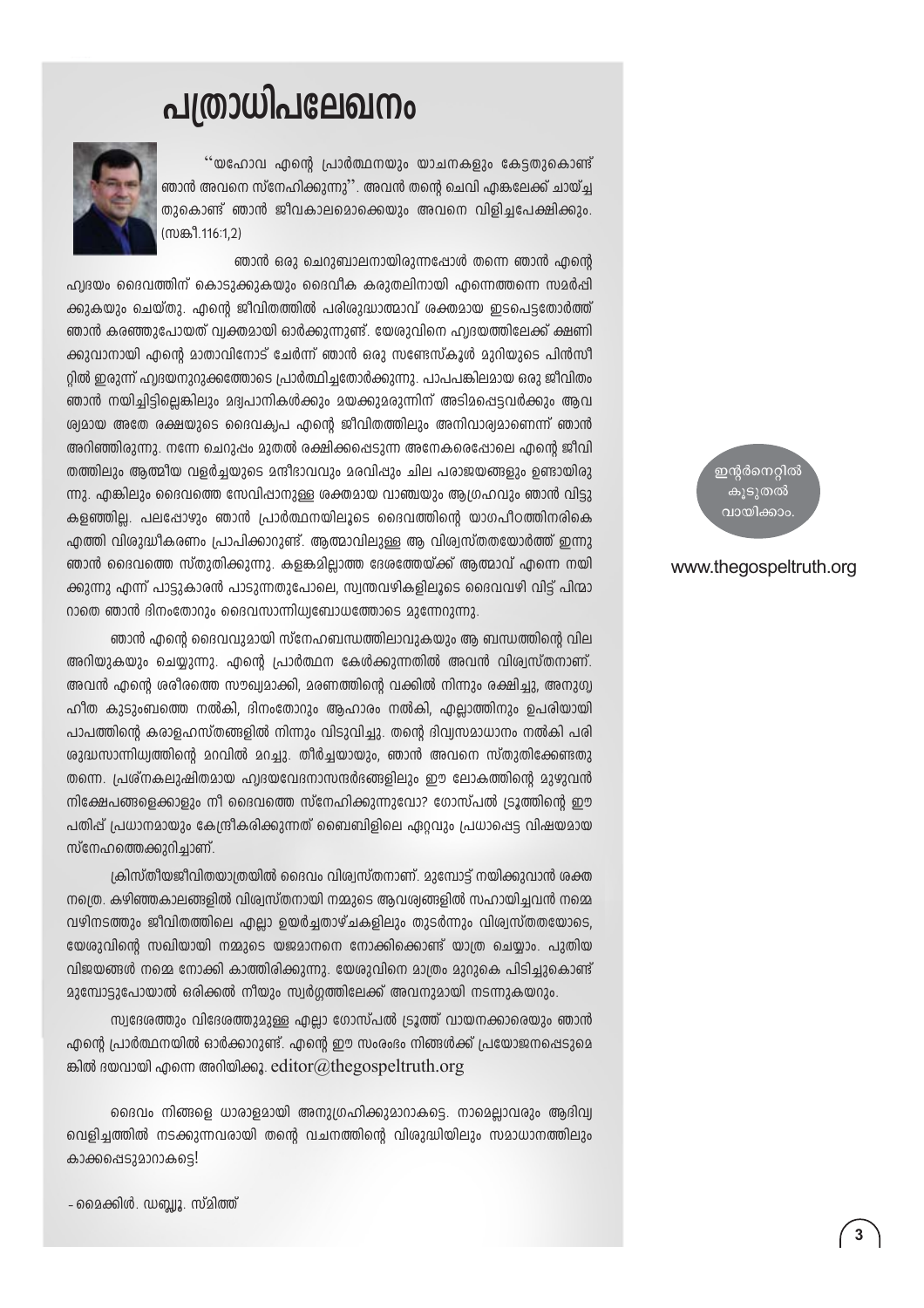

ദൈവത്തോടുള്ള നിങ്ങളുടെ സ്നേഹത്തെ ഹങ്ങനെ വീണ്ടും പുനഃസ്ഥാപിക്കാം? മാനസാന്തരം

നഷ്ടപ്പെടുപോയെന്ന് സമ്മതിച്ചു കൊണ്ട് പശ്ചാത്താപത്തോടെ മട ങ്ങിവരിക. അനുതാപത്തോടെ പാപക്ഷമയ്ക്കായി യാചിക്കുക. (സങ്കീ 51:12)

#### ദൈവത്തെ അന്വേഷിക്കുക

തിരുവചനത്തിലേക്ക് ആത്മാർത്ഥ മായി തിരിച്ചെത്തുക. നീതിക്കുവേ ണ്ടിയും സത്വത്തിനുവേ ണ്ടിയുമുള്ള വിശപ്പിനായി ദൈവ ത്തോട് അപേക്ഷിക്കുക.

#### അനുസരണം

ദൈവത്തിൽ നിന്നും വേർപിരി യുന്ന എല്ലാ വഴികളിൽ നിന്നും വിട്ടുപോരുക. എല്ലാറ്റിനും ഉപരി യായി അനുസരണമാണ് ദൈവത്തെ സ്നേഹിക്കുവാനുള്ള ശരിയായ തെരഞ്ഞെടുപ്പ്.

#### കൂടായ്മ മാടക്കരാത്

ദൈവജനവുമായുള്ള ആരാധന 235ങ്ങാതെ ശ്രദ്ധിക്കുക. ദൈവാല യത്തിലേക്ക് കടന്നു വരുമ്പോൾ, ജീവിത സന്ധാരണ ചിന്തകളെ വെടിഞ്ഞ്, ഹ്വദയത്തെ ഏകാത്രമക്കുക.

#### 203ള്ളവരെ സേവിക്കുക

സ്വാർത്ഥത വെടിയുക. മടി, അല സത ഉപേക്ഷിച്ചുകൊണ്ട് നമുക്ക് ചുറ്റുമുള്ളവരെ എങ്ങനെ സഹാ യിക്കാം എന്നു ചിന്തിക്കുക.

#### രക്ഷയുടെ സന്തോഷം പരിശീലിക്കുക

ദൈവിക അനുശ്രഹങ്ങ ളിൽ നന്ദിയർപ്പിക്കുക. എന്തു ചെയ്താലും ദൈവസന്നിധിയിൽ നന്ദിയുള്ള ഹ്വദയത്തിന് ഉടമയാ യിത്തീരുക.

## വേദപുസ്തക പഠനസഹായി

#### വിഷയം : സ്നേഹബന്ധം

#### വായനഭാഗം: 1 യോഹ. 4:16 – 17

 $\lq\lq$ തങനെ ദൈവത്തിന് നമ്മോടാള്ള സ്നേഹത്തെ നാം അറിഞ്ഞു, വിശ്വസിച്ചുമിരിക്കുന്നു. ദൈവം സ്നേഹം തന്നെ. സ്നേഹത്തിൽ വസിക്കുന്നവൻ ദൈവത്തിൽ വസിക്കുന്നു. ദൈവം അവനിലും വസിക്കുന്നു. ന്വായ വിധി ദിവസത്തിൽ നമുക്ക് ധൈര്വം ഉണ്ടാകുവാൻ തക്ക വണം ഇതിനാൽ സ്നേഹം നമ്മോടു തികഞ്ഞിരിക്കു  $m<sub>2</sub>$ ."

സ്നേഹത്തിന്റെ നിർവചനം : താൽപര്വം അടുപ്പം. അഗാധമായ ബന്ധം.

- $I$ ) മനുഷ്യനോടുള്ള ദൈവത്തിന്റെ ചിന്തകൾ
	- a) യിരമ്യാ.31:3
	- b) യിരുവാ 29:11-13
- $\text{II})$  ബന്ധപ്പെടുവാനുള്ള ദൈവത്തിന്റെ വ്വഗ്രത
	- a) ഉൽപ.3:8,9 സംഭാഷണത്തിനായുള്ള ദൈവത്തിന്റെ താത്പര്രം
	- $b)$  คูณด $l$ .3:20 ഇതാ ഞാൻ വാതിൽക്കൽ നിന്നു മുട്ടുന്നു.
	- $c)$  2 കൊരി.5: 17 18 ജൈവത്തോടുള്ള നിരപ്പ്
- $III$ ) മൈവം സ്നേഹിക്കുന്നതാരെയാണ്?
	- a) യോഹ 3:16 ലോകത്തെ
	- $b)$ .  $0.02.5.8$ പാപികളെ
	- c) എഫെ.5: 25 സഭയെ
- $\rm IV)$  ൈവംസ്നേഹ പ്രദർശനം
	- a) 1 യോഹ 4:9-10 ദൈവം തന്റെ
	- ഏകജാതനെ അയച്ചു  $b$ ).1 യോഹ 3: 1, 16 ജൈവസ്നേഹത്തിന്റെ ആഴം
- $V$ ) സ്നേഹം ഏ $0$ വും വലിയ കൽപന
	- a) അവ.10:12 സ്നേഹം അനിവാര്യം
	- $b)$ .20000.22:36-38 മൈവത്തെ സ്നേഹിക്കുക
- c) 1 കൊരി.13:1-3 സ്നേഹമില്ലായെങ്കിൽ
- $VI$ ) സ്നേഹം ഒരു ദൈവീകവരം
	- $a)$  1 യോഹ 4:7-8 മൈവസ്നേഹം
	- b). റോ $2.5:5$  പരിശുദ്ധാത്മാവിനാൽ നൽകപ്പെട്ട സ്നേഹം
- VII) സ്നേഹം പ്രവ്യത്തിയിൽ
	- a) യോഹ 3:18 ലോകത്തെ
	- ചിലർ അധരം കൊണ്ട്  $b)$ .  $20003.15:8$ എന്നെ ബഹുമാനിക്കുന്നു.

#### $VIII$ ) നമ്മുടെ സ്നേഹപ്രകടനം

- a) യോഹ 14:15,23-24 അവൻ എന്റെ വചനം പ്രമാണിക്കും
- $b$ ).1 യോഹ.5:3 നാം അവന്റെ കൽപന അനുസരിക്കുക
- $c)$  1 യോഹ.4:20 21 നാം സഹോദരങ്ങളെ സ്നേഹിക്കുക
- $IX)$  ലോകത്തെയും ദൈവത്തെയും സ്നേഹിഷാൻ സാധ്വമല്ല
	- $a)$  മത്താ 6:4  $a$ ണ്ട് യജമാനൻമാരെ സേവിഷാൻ കഴിയില
	- b) 1 യോഹ.2:15-17 ലോകത്തെ സ്നേഹിക്കരുത്.
	- $\mathbf c$ ) ആവ.13:3 ദൈവം നമ്മുടെ സ്നേഹത്തെ തെളിയിക്കും.

#### $X$ ) യഥാർത്ഥ സ്നേഹത്തിന്റെ സവിശേഷതകൾ

- a) 2 കൊരി.6:6 ഉതിർന്നുപോകുന്നില്ല
- b) 2 കൊരി.8:8 വിശ്വസ്തത പുലർത്തുന്നു.
- c) 1 തിമൊ.1:5 ശുദ്ധമനസ്സാക്ഷിയുള്ളത്
- $XI$ ) സ്നേഹനിവർത്തീകരണം
	- $a)$  എ.പെ.3:17 19 ദൈവത്തിന്റെ സമ്പൂർണത
	- b)  $\omega_{0.0}$ .15:10 11 നിങ്ങളുടെ സന്തോഷം പൂർണ്ണമാകുവാൻ

#### $XII$ ) സ്നേഹത്തിന്റെ ശക്തി

- $a)$  1 യോഹ. 4:18 യഥാർത്ഥസ്നേഹം ദയത്തെ പുറത്താക്കുന്നു
- b) 2 കൊരി.5:14 15 സ്നേഹത്താൽ ബന്ധിക്കപ്പെടത്
- $XIII$ ) ദൈവസ്നേഹത്തിൽ നിന്നും മനുഷ്യനെ വേർപെടുത്തുന്നതെന്ത്?
	- a)  $602.8:35$ ആർ വേർപെടുത്തും?
	- b) യോഹ.14:23-24 അനുസരണക്കേട്
- $XIV$ ) സ്നേഹം നഷ്ടപ്പെടുന്നു.
	-
	- നിന്റെ ആദ്വസ്നേഹം വിട്ടുകളഞ്ഞു.  $b)$  വെളി.2:4
	- c) വെളി.3:15 17 ശീതോഷ്ണവാൻ
- $XY$ ) ദൈവത്തെ സ്നേഹിക്കുന്നവർക്കായുള്ള പ്രതിഫലം
	- a) യാക്കോ.2:5 രാജ്വത്തിന്റെ അവകാശികൾ
	- b) 2 തിമൊ.4:7-8 നീതിയുടെ കിരീടം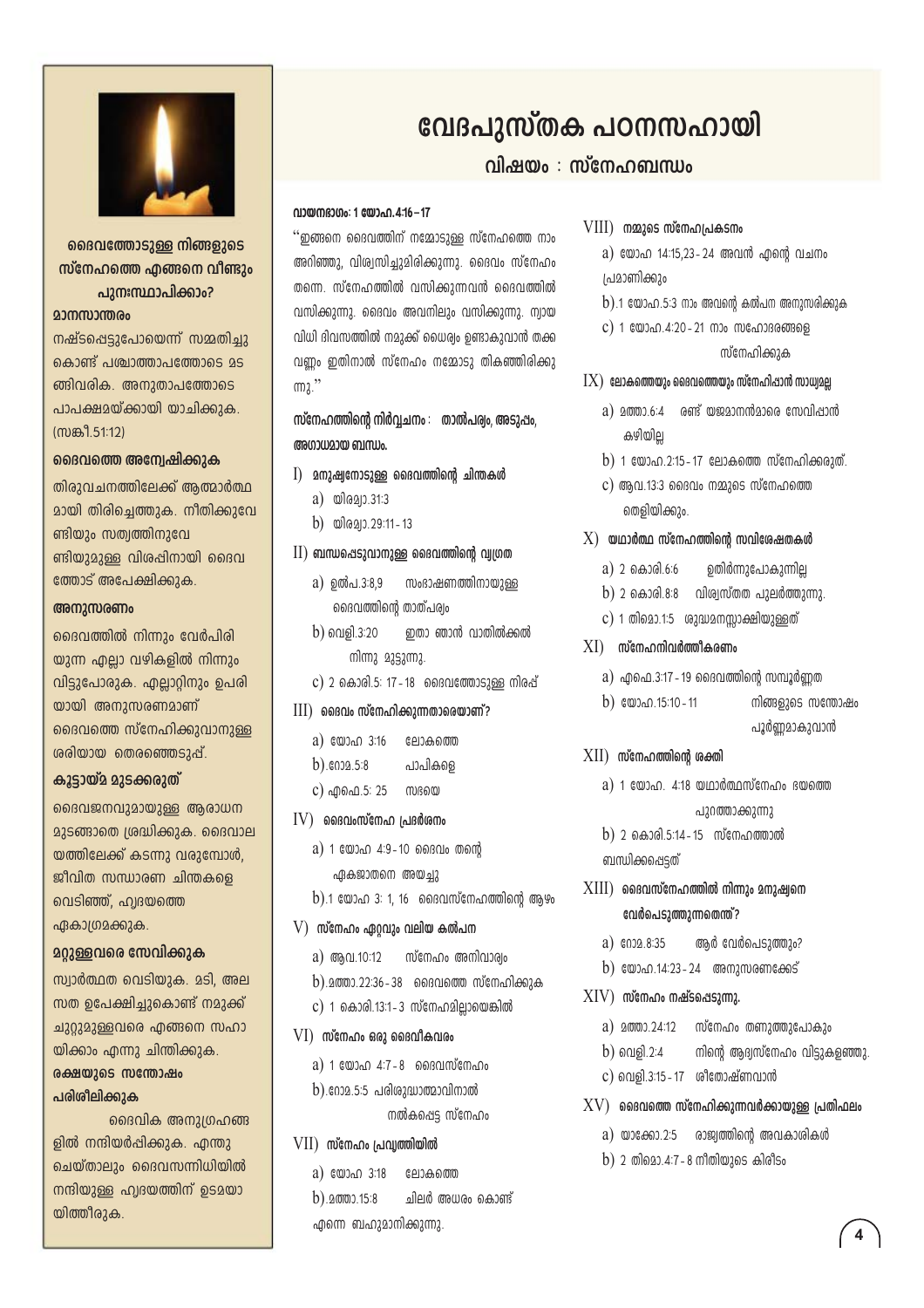# ദൈവത്തിന്റെ ഉന്നതമായ ആഗ്രഹം – ബൈബിൾ പഠന ഉപപാഠം–

#### മനുഷ്വകുലം- ദൈവം അനുധാവനം ചെയ്യുന്നു.

സ്വഷ്ടിയുടെ അരുണോദയം മുതലേ മനുഷ്വനുമാ യുള്ള ബന്ധം ദൈവം ആഗ്രഹിച്ചിരുന്നു. ഏദെൻ തോട്ടത്തിൽ വെയിൽ ആറുന്ന നേരം മനുഷ്വനുമായി കൂട്ടായ്മയും ആത്മസം സർഗ്ഗവും ആഗ്രഹിച്ച് ദൈവം ആദാമിനോടും ഹവായോടും കൂടി ച്ചേർന്ന് നടന്നിരുന്നത് നാം വായിക്കുന്നു. (ഉൽപ.3:8–9). ചരി ത്രവും ദൈവശാസ്ത്രവും ബൈബിളിൽ അടങ്ങിയിരിക്കുമ്പോൾ അതിൽ പ്രധാനമായും ദൈവം സ്നേഹത്തോടുകൂടി മാനവരാ ശിയെ പിന്തുടർന്ന രേഖയാണ്.

#### പാപം ദൈവവുമായുള്ള ബന്ധം തകർത്താ.

മാനവരാശിയെ ദൈവം സ്വഷ്ടിച്ച ഷോൾ തന്റെ സ്വഷ്ടിയുമായി നിർബന്ധ ത്താലോ നിയന്ത്രണത്താലോ അല്ലാതെ. സ്നേഹത്താൽ, ഏറ്റവും അടുത്ത ബന്ധം ഉണ്ടായിരിക്കുവാൻ ദൈവം അതിയായി ആഗ്രഹിച്ചു. എന്നാൽ ആദാമും ഹവ്വയും അനുസരണക്കേടിനാൽ പാപം ചെയ്ത് മുമ്പ് ദൈവവുമായി അവർക്കുണ്ടായിരുന്ന

ആത്മസംസർഗം അവർ അടചുകളഞ്ഞു. പാപം എലായ്പോഴും ദൈവവും മനുഷ്വനും തമ്മിലുള്ള ബന്ധത്തെ തകർക്കുന്നു. പാപത്താലും അനീതിയാലും ദൈവത്തിൽ നിന്ന് വേർപിരിഞ്ഞ മനുഷ്വനെ നിത്വമായ മരണത്തിന് ഏൽപിച്ചുകൊടുക്കുവാൻ ദൈവത്തിന് പ്രസാദമില്ലായിരുന്നു.

#### ദൈവത്തോട് നിരപ്പ് പ്രാപിക്കുവാൻ ദൈവം തന്റെ പുത്രനെ നമുക്കുവേണ്ടി അയച്ചു.

ദൈവം നമ്മെ അത്രമാത്രം സ്നേഹിച്ചതിനാൽ നാം രക്ഷപ്പെടേണ്ടതിന് തന്റെ ഏകജാതനായ പുത്രനെ മരണത്തി നായി ഈ ലോകത്തിലേയ്ക്ക് അയച്ചു (യോഹ.3:16). സ്നേഹ ത്താൽ പ്രചോദിതനായി യേശു ഇന്നും ദൈവസ്നേഹത്തിന്റെ സാക്ഷാത്കാരമായിരിക്കുന്നു. ''യഹോവ ദൂരത്തുനിന്ന് എനിക്കു പ്രത്വക്ഷമായി അരുളിചെയ്തത്: നിത്വസ്നേഹം കൊണ്ട് ഞാൻ നിന്നെ സ്നേഹിച്ചിരിക്കുന്നു; അതുകൊണ്ട് ഞാൻ നിനക്ക് ദയ ദീർഘമാക്കിയിരിക്കുന്നു." (യിരെ.31:3)

#### ദൈവത്തിന്റെ എല്ലാ ഇടപെടീലും എപ്പോഴും സ്നേഹത്താൽ പ്രചോദിതം.

``@ൈവം സ്നേഹം തന്നെ'` മാനവരാശിയോടുള്ള ദൈവ ത്തിന്റെ ഇടപെടിലുകളുടെ അടിസ്ഥാനം സ്നേഹമാണ്. ചിലർ ഒരുപക്ഷേ ദൈവത്തെ കാണുന്നത് പ്രസാദിപ്പിക്കുവാൻ പ്രയാസ മുള്ളവിധം കഠിനമായ ജോലികൾ ഏൽപിച്ചുകൊടുക്കുന്ന യജ മാനനെപ്പോലെയാണ്. ദൈവത്തിന്റെ ഈ ചിത്രം സാത്താനിൽ നിന്നുള്ളതാണ്. ദൈവം നല്ലവനും സ്നേഹവാനും, നമ്മുടെ ജീവിതത്തിലെ എല്ലാ കാര്വങ്ങളിലും ശ്രദ്ധിക്കുകയും ചെയ്യുന്നവനുമാണ്. ആണാകട്ടെ പെണ്ണാകട്ടെ അവരുടെ സ്ഥിതി എന്തു തന്നെയായാലും ഒരു വ്യത്വാസവും ഇല്ലാതെ, ദൈവ ത്തിന്റെ സ്നേഹം തേടി എത്തുന്നു. ദൈവത്തിന്റെ ആ വലിയ സ്നേഹം അനുഭവിക്കുവാൻ നാം അയോഗ്വരും അതു നേടു



വാൻ നാം ഒന്നും ചെയ്തതുമില്ല. ''ക്രിസ്തുവോ നാം പാപികൾ ആയിരിക്കുമ്പോൾത്തന്നെ നമുക്കുവേണ്ടി മരിക്കുകയാൽ ദൈവം തനിക്കു നമ്മോടുള്ള സ്നേഹത്തെ പ്രദർശിപ്പിക്കു  $(m_2$ ." ( $(0.02.5.8)$ 

#### സ്നേഹം തിരികെ നൽകാമ്പോൾ അത് പ്പൂർണതയിൽ ഹത്തുന്നു.

തിരികെ നൽകാത്ത സ്നേഹം അപൂർണ്ണമാണ്. ദൈവം നമ്മെ സ്നേഹിക്കുന്നു, എന്നാൽ ആ സ്നേഹബന്ധം പൂർണമാകണമെങ്കിൽ നമ്മുടെ ഹ്വദയത്തിൽ നിന്ന് കലവറ കൂടാതെ നാം ദൈവത്തെ സ്നേഹിക്കണം. ഒരു വൈദീകൻ

അവനെ പരീക്ഷിച്ചു: ''ഗുരോ, ന്വായപ്രമാണ ത്തിൽ ഏതു കൽപന വലിയത് എന്നു ചോദിച്ചു. യേശു അവനോട് : നിന്റെ ദൈവ മായ കർത്താവിനെ നീ പൂർണഹ്വദയ ത്തോടാം പൂർണാത്മാവോടാം പൂർണമന സ്സോടും കൂടെ സ്നേഹിക്കണം. ഇതാകുന്നു വലിയതും ഒന്നാമത്തേതുമായ കൽപന.''(മത്താ.22: 36-38), ഒന്നാമത്തേതാം വലിയതുമായ ഈ കൽപനയിൽ അധിഷ്ഠി തമല്ലാത്ത മറ്റെല്ലാ ഉപദേശതത്വങ്ങളും

വ്വർത്ഥമാകുന്നു. അനേകം ആളുകളും ദൈവത്തെ സ്നേഹി ക്കുന്നത് സഭ രൂപപ്പെടുത്തിയ ദൈവശാസ്ത്രത്തോടുള്ള ഭയമോ ഭക്തിയോ മുഖാന്തരമാണ്. സ്നേഹത്തിന് ആഴവും സമ്പുഷ്ട വുമായ അനുഭവം ഉണ്ടാകണം. സ്നേഹത്തിന്റെ യഥാർത്ഥ സാക്ഷാത്കാരത്തിലേക്ക് വരുന്ന അ അനുഭവം ബന്ധത്തിന്റെ പൂർണത വരുത്തുന്നു. ഇത് ദൈവത്തെ സേവിക്കുന്നതിനാലുള്ള യഥാർത്ഥ സന്തോഷവും സമാധാനവും നൽകുന്നു.

#### യഥാർത്ഥ സ്നേഹം ഒരിക്കലും ബലമായിട്ടല്ല നേടേണ്ടത്

ഓരോദിവസവും ജോലിക്ക് പുറത്തു പോകുമ്പോൾ തന്റെ ദാര്വയെ അടുക്കളയിൽ ചങ്ങലയിൽ ബന്ധിച്ചിടുന്ന ഒരു മനുഷ്വൻ ഉണ്ടായിരുന്നു. അവൾ തന്നെ ഉപേക്ഷിച്ചു പോയാൽ ഒരിക്കലും മടങ്ങിവരികയില എന്ന് അയാൾ ഭയപ്പെട്ടിരുന്നു. അവരുടെ ബന്ധം ഭയത്തിന്റേയും അടിമത്തത്തിന്റേതും ആയി രുന്നു. ജോലിക്കു പോകുന്ന ഒരു ഭർത്താവിനെ സംബന്ധിച്ച് താൻ മടങ്ങി വരുമ്പോൾ തന്നെ സ്നേഹിക്കുന്ന ഭാര്വ അയാളെ കാത്തിരിക്കും എന്ന അറിവ് എത്രയോ നല്ലതാണ്. ഇതുപോലെ ഒരു ബന്ധമാണ് ദൈവം ആഗ്രഹിക്കുന്നത് - സത്വസന്ധമായി ജീവിക്കുവാൻ നിർബന്ധിക്കുന്നത് സ്നേഹമാണ്. (2 കൊരി.5:14)

#### നമ്മുടെ സ്നേഹം അനുസരണത്തിൽ കൂടി കാണിക്കുക.

അനേകരും അധരം കൊണ്ട് ദൈവത്തോട് അടുത്തിരി ക്കുന്നു. എന്നാൽ അവരുടെ ഹ്വദയം ദൈവത്തെ വിട്ട് അകന്നി രിക്കുന്നു.(മത്തായി.15:8). നാം പറയുന്ന വാക്കുകൾ കൊണ്ടല മറിച്ച് നമ്മുടെ ജീവിതം കൊണ്ടാണ് സത്വസന്ധമായ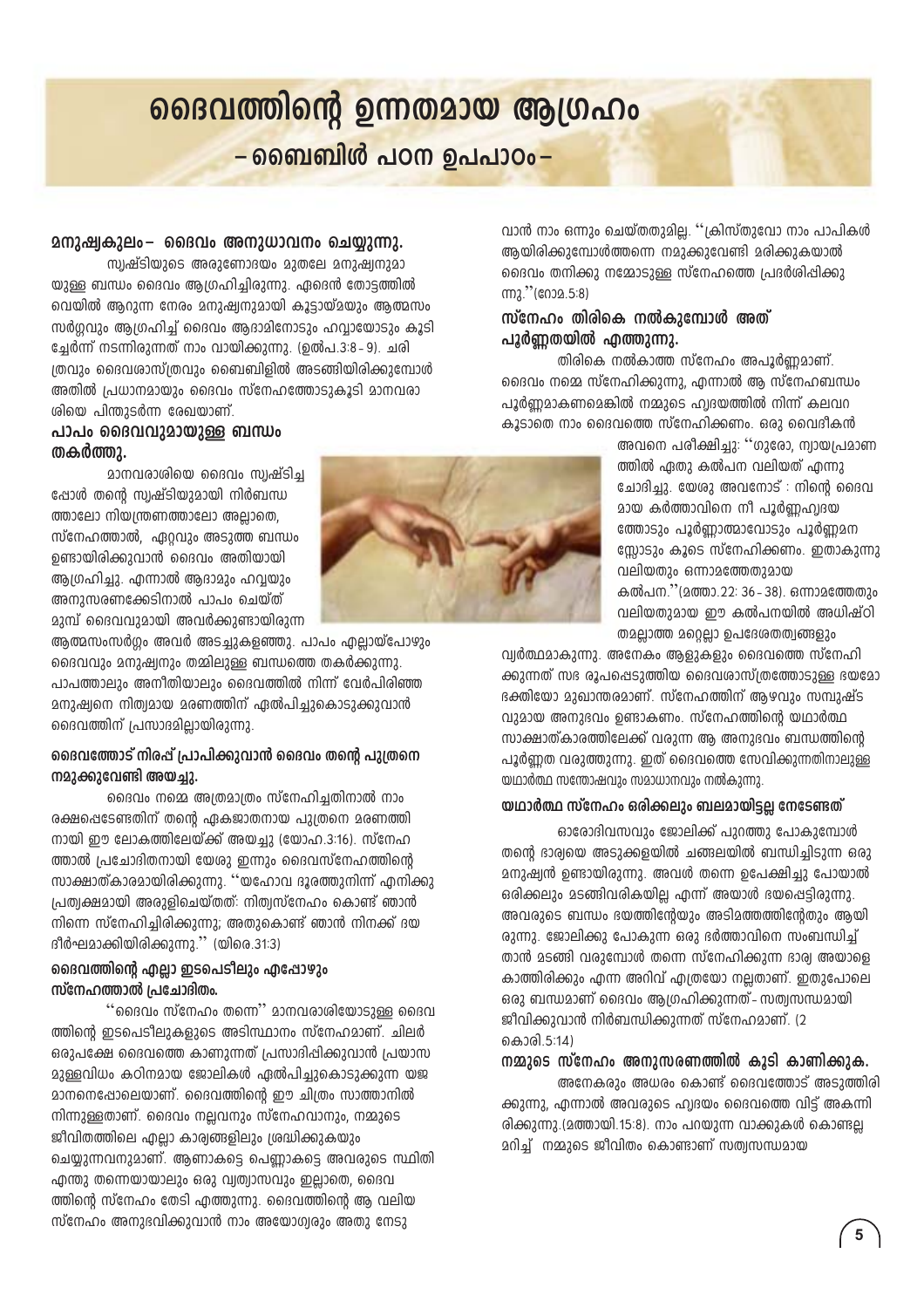$m$ ്നേഹം പ്രകടിപ്പിക്കേണ്ടത്. യേശു പറഞ്ഞു:  $\cdot$ ്എന്നെ സ്നേഹിക്കു ന്നവൻ എന്റെ വചനം പ്രമാണിക്കും.'' (യോഹ.14:23).ക്രിസ്തുവിനെ വിശ്വസിക്കുന്ന അനേകർ ഉള്ള ലോകത്തിൽ ദൈവവചനത്തെ അനു സരിക്കുന്ന ചുരുക്കം ആളുകളാണ് യഥാർത്ഥസ്നേഹം അനുസരണ ത്തിൽ കൂടി പ്രദർശിപ്പിക്കുന്നത്. അനുസരണം ഇലാത്തിടത്ത് സ്നേഹം <u>ഇല്ല. നമ്മുടെ അനുസരണക്കേടല്ലാതെ (യോഹ.14:24 - 24) മറ്റൊന്നിനും</u>  $\Omega$  നമ്മെ ദൈവസ്നേഹത്തിൽ നിന്ന് വേർപിരിക്കുവാൻ കഴിയുകയില്ല  $(6039.8: 35)$ 

#### $\mathbf{m}$ ിനുമാത്രം സ്ഥാനം ''ആദ്യസ്നേഹം''

 $\cdot$ ്രണ്ട് യജമാനന്മാരെ സേവിപ്പാൻ ആർക്കും കഴിയുകയി ല്ല.''(മത്താ.6:24). ദൈവവുമായി ബന്ധമുള്ളഷോൾ ലോകത്തിന്റെ പാപ വഴികളിൽ നടക്കുവാൻ കഴിയുന്നതല്ല. ഒരുവൻ ലോകത്തെ സ്നേഹി ക്കുന്നുവെങ്കിൽ അവനിൽ പിതാവിന്റെ സ്നേഹം ഇല്ല.  $(1 \& 0) \& 0.2:23 - 24)$ .



#### **സ്നേഹം ത്വാഗപൂർണ്ണമായ സമർ**പ്പണം

eണ്ട് വ്യക്തികൾ ആത്മാർത്ഥമായി സ്നേഹിക്കുമ്പോൾ സമ wവും പ്രവർത്തനശേഷിയുമെല്ലാം പരസ്പരം പങ്കു വയ്ക്കാൻ തയ<u>ു</u>ാ 0ാകും. സ്നേഹിതനെ സന്തോഷിപ്പിക്കണം എന്ന് അവരിരുവരും ചിന്തിക്കും. ദൈവത്തെ സ്നേഹിക്കുന്ന ഹ്വദയമുള്ളവരുടെ കാര്വ ത്തിലും ഇതു ശരിയാണ്. ദൈവത്തെ സ്വതന്ത്രമായി ആരാധിക്കുവാനും  $\epsilon$ സവിക്കുവാനും സ്നേഹം സഹായിക്കുന്നു. സ്നേഹം സന്തോഷവും സംത്വപ്തിയും കർത്താവിനെ സേവിക്കുന്നതിന് ശക്തിയും നൽകു m<sub>2</sub>

#### ഭൈവത്തെ സ്നേഹിക്കുന്നവൻ തന്റെ സഹോദരനെയും സ്നേഹിക്കുന്നു.

ജനം ദൈവസ്നേഹത്തിന്റെ അനുഭവത്തിലേക്ക് കടക്കു മ്പോൾ അവരുടെ ഹൃദയങ്ങളിലേക്ക് ദൈവത്തിന്റെ സ്നേഹം പരിശു  $\mu$ ാത്മാവിനാൽ പൂർണ്ണമായും നൽകപ്പെടുന്നു.(റോമ.5:5). ദൈവവുമാ യുള്ള ബന്ധം ദൈവത്തെ അനുസരിക്കുക മാത്രമല്ല സഹോദരനോട് (പകടിപ്പിക്കുന്ന സ്നേഹവും കൂടിയാണ്. സഹോദരനം സ്നേഹിക്കാ ത്തവന് കണ്ടിട്ടില്ലാത്ത ദൈവത്തെ സ്നേഹിക്കുവാൻ കഴിയുന്നതല്ല.  $(1 \& 0) \& 0.4$ : 20 - 21)

#### സമ്പൂർണ്ണ സ്നേഹം നമുക്ക് നിത്വജീവൻ നൽകുന്നു.

ദൈവവുമായുള്ള ബന്ധം നമ്മുടെ ജീവിതത്തിൽ സമാധാ  $\mathfrak m$ വും സന്തോഷവും മാത്രമല്ല അത് നിത്വജീവനും നമുക്ക് നൽകു ന്നു. ''ഞാൻ നല്ല പോർ പൊരുതി, ഓട്ടം തികച്ചു, വിശ്വാസം കാത്തു, ഇനി നീതിയുടെ കിരീടം എനിക്കായി വച്ചിരിക്കുന്നു; അത് നീതി യുള്ള ന്വായാധിപതിയായ കർത്താവ് ആ ദിവസത്തിൽ എനിക്കു നൽകും. എനിക്കു മാത്രമല്ല, അവന്റെ പ്രത്വക്ഷതയിൽ പ്രിയം വച്ച ഏവർക്കും കൂടെ." (2 തിമൊ.4:8)

#### mിങ്ങളുമായി ഒരു ബന്ധമാണ് ദൈവത്തിന്റെ ഏറ്റവും വലിയ ആഗ്രഹം

ഒദെവത്തിന്റെ ഏറ്റവും വലിയ ആഗ്രഹം നിങ്ങളുമായി ഏറ്റവും അടുത്ത ബന്ധുത്വത്തിലേക്ക് വരുവാനാണ്. നിങ്ങളുടെ ജീവി തത്തിലെ അവിഭാജ്വഘടകമായിത്തീരുവാൻ ദൈവം ആഗ്രഹിക്കുന്നു. അവിടുത്തോടുകൂടി സമയം ചെലവിടുവാനും ആത്മസംസർഗ്ഗം നട ത്തുവാനും ദൈവം ആഗ്രഹിക്കുന്നു. ഇങ്ങനെയുള്ള ബന്ധത്തിൽ വ്വക്തിപരമായ അത്ഭുതമാർന്ന ഒരു കൂട്ടായ്മയുണ്ട്. സ്നേഹത്താൽ അധിഷ്ഠിതമായ ദൈവീക ബന്ധത്തിൽ നിങ്ങളുടെ ജീവിതത്തിന് ശരി യായ അർത്ഥവും ലക്ഷ്വവും നൽകും.

-MWS

 $\omega$  *നി അറിഞ്ഞി*ട്ടി*ലാത്ത അന്യമാ*ദവങ്ങാ *നാം ചെന്ന് സേവിക്കുക്ര എന്ന്*  $\sim$ *no* mongo Anome<sup>3</sup> and an analysis and a *രുത്ത്യതദ്മാ മുന്നറി*യിക്കുകയും *രുവ*ൻ  $\sim$ 100000 Goose 2009900 Googlobe kww.cadamakang *வ*டிவரை **പ്രവാചകന്റെക്കോ സ്വപ്നക്കാരന്റെക്കോ** വാക്ക് നീ ക്രേനുസരിക്കരുത്;

നിങ്ങളു*ടെ കൈവമാ*യ *യപോറ*വമയ **പൂർ**ണ്ണഹൃദയഒത്താടും പൂ**ർ**ണ്ണമനക്സോടും കൂക്കട  $\eta$  kop- $\delta$  kon- $\eta$  and  $\eta$ *അറി*ക്കേണ്ടതിന് നിങ്ങളുമാ മൈവ **assisted as an information** പരീക്ഷിക്കുക*ാകു*ന്നു.

(*Bhandardono.13:3-4*)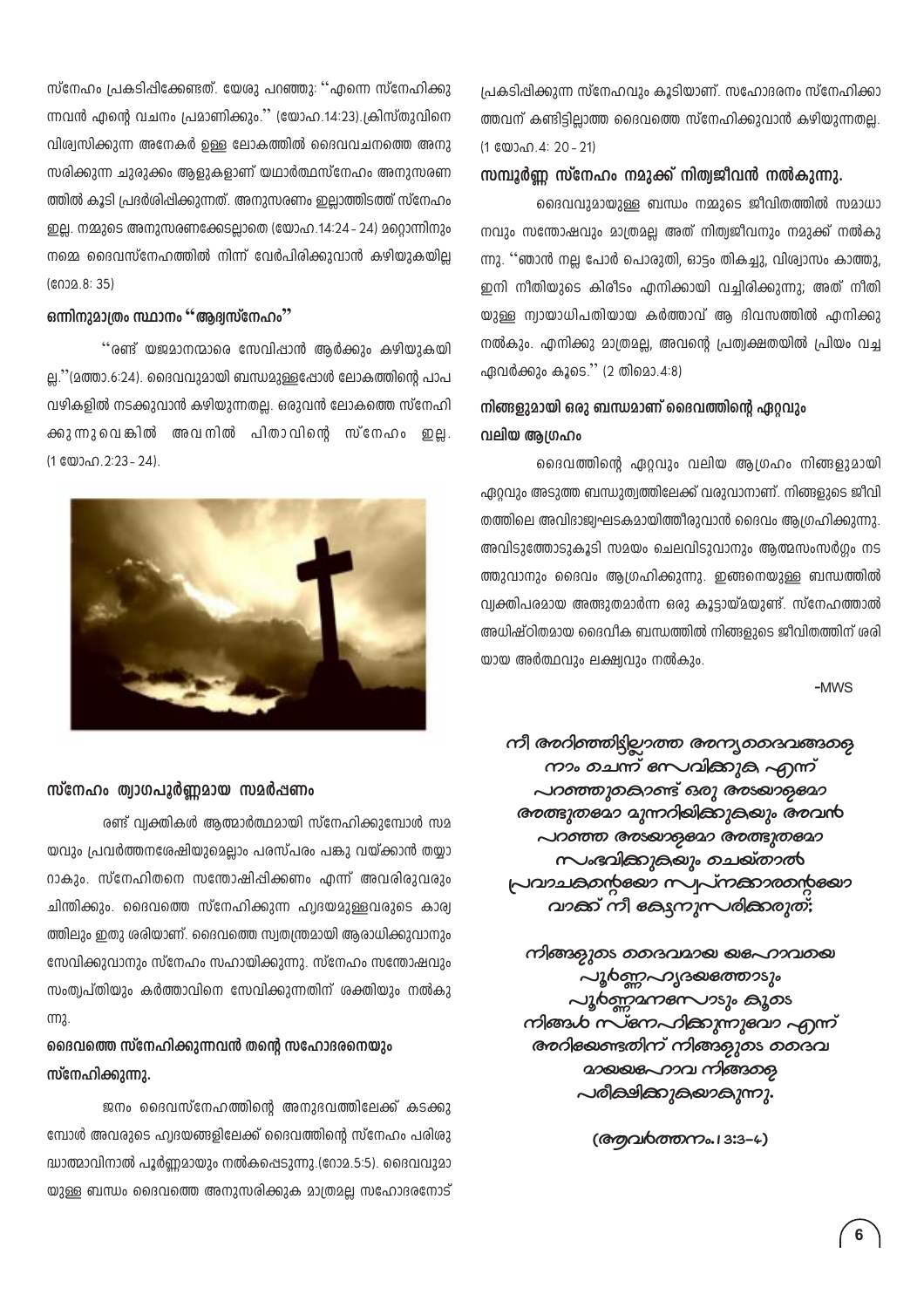## ചോദ്വവും ൭ത്തരവും

#### ചോദ്വം : ആദ്വസ്നേഹം വിട്ടുക ളഞ്ഞു എന്നതിന്റെ അർത്ഥം?

**ഉത്തരം** : എഫെസോസിലെ സഭയോട് ദൈവത്തിന്റെ ആത്മാവ്: ''എങ്കിലും നിന്റെ ആദ്വസ്നേഹം വിട്ടുകളഞ്ഞു എന്ന് ഒരു കുറം നിന്നെക്കുറിച്ച് പറയു വാനുണ്ട്."എന്ന വെളിപ്പാട് 2: 4 - ാം വാക്വമാണ് ഈ ചോദ്യത്തിന് ആധാരം.

ഈ സഭ ദോഷകരമായ കാര്വ ങ്ങൾക്കെതിരെ ശക്തമായ നിലപാടെടു ത്തതും, നല്ലതും ശരിയുമെന്ന് തോന്നി യത് ചെയ്തു പോന്നതും പ്രത്വേകം ശ്രദ്ധിക്കേണ്ടതാകുന്നു. ദൈവശാ സ്ത്രവും ഉപദേശതത്വങ്ങളും സംബ ന്ധിച്ച് എഫെസോസുകാർ അനുസരണം കാണിച്ചിരുന്നുവെങ്കിലും അവർക്ക് ആദ്യമേ ദൈവത്തോട് ഉണ്ടായിരുന്ന വാത്സല്വത്തിന്റെയും ബന്ധത്തിന്റെയും അനുഭവം നഷ്ടപ്പെട്ടിരുന്നു. ഊർജ്ജ സ്വലതയുള്ള സ്നേഹത്തിൽ നിന്ന് നിർജ്ജീവമായ മാമൂലുകളിലേക്ക് മാറി എന്നാണ് ജെ.എഫ്.ബി.വ്വാഖ്വാന്യഗന്ഥ ത്തിൽ പറഞ്ഞിരിക്കുന്നത്.

ഓരോ വ്വക്തിയും ക്രിസ്തുവു -മായുള്ള ബന്ധം, തിരുവചനം മിക്ക ഷോഴും താരതമ്യം ചെയ്യുന്നത് ഭാര്യയും ഭർത്താവും തമ്മിലുള്ള ബന്ധം പോലെ യാണ്. നവദമ്പതികൾ തമ്മിലുള്ള സ്നേഹവും സമർപ്പണത്തിൻെ തീക്ഷ്ണ തയും ഇവിടെ ചിന്തനീയമാണ്. ഒരുമിച്ച് സമയം ചെലവിടാവാനാം പരസ്പരം ത്വാഗം ചെയുവാനും അവർ അ്വഗഹി ക്കും. അവരുടെ വിവാഹജീവിതം ശക്തവും ജീവസമ്പദ്ധവുമാകുന്നു.

പാപലോകത്തിൽ സാധാരണ നാം കണ്ടുവരുന്നത് അനേകം ദമ്പതിമാ രുടെ സ്നേഹവും തീക്ഷ്ണതയും കുറ ഞ്ഞുപോകുന്നതായിട്ടാണ്. ഇരുവരും ജീവിച്ചിരിക്കുന്നവരും, ഒരേവീട്ടിൽ പാർക്കുന്നവരും ആയിരുന്നാൽ പോലും ആദ്യസ്നേഹത്തിന്റെ ഊർജ്ജസ്വലത നഷ്ടപ്പെടുത്തിയിരിക്കും. ഇതുപോലെ

ദൈവവുമായുള്ള ബന്ധത്തിൽ അനേകം വ്വക്തികൾക്കും സംഭവിക്കുന്നു. പുതു തായി രക്ഷിക്കപ്പെട്ടവർ വളരെ അത്ഭുതക രമായ പാപം ഇലാത്ത ജീവിതം നയിച് സമാധാനവും ക്വപയും അനുഭവിക്കുന്നു. കാലങ്ങൾ കഴിയാമ്പോൾ ദൈവവാമാ യുള്ള ബന്ധം സൂക്ഷിക്കാതെ പോയാൽ അവർ പിന്മാറത്തിലോ അലെങ്കിൽ അദ്വ സ്നേഹത്തിന്റെ തീക്ഷ്ണത ഇലാതെ ചില നല കാര്ത്തൾ മാത്രം ചെയുന്നവരായി 20020.

ആദ്യസ്നേഹം നഷ്ടപ്പെട്ടവർ മാന സാന്തരപ്പെടുവാൻ കൽപിച്ചിരിക്കുന്നു. അനേകം വ്വക്തികളും സഭകളും ദോഷ

അനേകരുടെയും ആദ്യസ്നേഹം നഷ്ടപ്പെട്ടു……



അവരുടെ സമയം, ഊർജ്ജം, ശ്രദ്ധ, വാത്സല്വം എല്ലാം **മ**റ്റ് കാര്യങ്ങളിലേക്ക് കേന്ദ്രീകരിക്കപ്പെട്ടു…

ദൈവം അവർക്ക് രണ്ടാം സ്ഥാനത്തോ മോശമോ ആയി..

ത്തിനെതിരെ നിൽക്കുന്നുണ്ടാകാമെ ങ്കിലും ഒരിക്കൽ അവരിൽ ജ്വലിച്ചിരുന്ന സ്നേഹത്തിന്റെ അഗ്നി അണഞ്ഞു. ദൈവം പ്രഥമ സ്ഥാനത്ത് ആഗ്രഹിക്കു ന്നത് എന്താണോ- ആഴമായ ദൈവസ്നേ ഹം- അത് അവർ നഷ്ടപ്പെടുത്തി.

ദൈവത്തിന്റെ തീക്ഷ്ണമായ സ്നേഹമാണ് ശുശ്രൂഷ ജ്വലിപ്പിക്കുന്ന

അഗ്നി. ഉപദേശതത്വങ്ങളെ മാത്രം മുറുകെ പിടിക്കുന്നതുകൊണ്ട് വരുന്ന മുഷിച്ചിലിന് ഇരയാകാതെ അവയെ ജീവനുള്ളതാക്കു വാൻ സ്നേഹം നൽകാം. ബന്ധം ഉറപ്പു ള്ളതാക്കുവാൻ സമയം ആവശ്യമാണ്. ദൈവ വുമായുള്ള ബന്ധത്തെ കയ്യേറുന്ന എല്ലാ കാര്വങ്ങളിൽ നിന്നും സംരക്ഷണം ആവശ്യമാ ണ്.

അധർമ്മം പെരുകുന്നതുകൊണ്ട് അനേകരുടെ സ്നേഹം തണുത്തുപോകും (മത്താ.24:12). അനേകരുടേയും ആദ്വ സ്നേഹം തണുത്തുപോയതിനാൽ അവർ ഉപദേശതത്വങ്ങൾക്ക് മാത്രം അടിസ്ഥാനം നൽകി ലോകത്തിലുള്ളതിനെ സ്നേഹിക്കു ന്നു. ദൈവം അവർക്ക് രണ്ടാംസ്ഥാനത്തോ  $200620$  ആകുന്നു. അവരുടെ സമയം. ഊർജ്ജം, ശ്രദ്ധ, വാത്സല്വം എല്ലാം മറ്റ് കാര്വ ങ്ങളിലേക്ക് കേന്ദ്രീകരിക്കപ്പെട്ടു...

ഇത് ദൈവത്തിനുവേണ്ടി ജീവി ക്കുവാൻ ആലസ്വം ഉളവാക്കുകയും സുവി ശേഷം പ്രചരിപ്പിക്കുവാനുള്ള തീക്ഷ്ണത കുറയ്ക്കുകയും ചെയ്യുന്നു. എന്നാൽ ദിവ്വ മായ ഒന്നുണ്ട് അതു നമ്മുടെ ജീവിതത്തെ പുനഃപരിരോധിച്ച് ശുഷ്കാന്തിയും ആദ്വ സ്നേഹം നഷ്ടപ്പെട്ടിട്ടില്ല എന്ന് ഉറപ്പാക്കുന്ന പ്രധാനപ്പെട്ട കാര്വം.

ദാര്യാഭർത്വബന്ധം ശക്തമാക്കു വാൻ അശയവിനിമയത്തിന് സമയം ചെലവി ടാന്നതാപോലെ ദൈവത്തിന്റെ കാര്യത്തിലും ഇത് അത്വാവശ്വമാണ്. ബൈബിൾ വായന, പ്രാർത്ഥന, ദൈവവുമായുള്ള ബന്ധം, ദൈവ ത്തിന് എലായ്പോഴും ഒന്നാംസ്ഥാനം മുതലാ യവ കൊണ്ട് ആദ്വസ്നേഹം പോഷിപ്പിക്കാം. നന്മ ചെയുന്നതിനും ശുശ്രൂഷയ്ക്കുമുള്ള ക്രചാദനം സ്നേഹം അയിരിക്കടെ.

ശുശ്രൂഷയ്ക്കും സുവിശേഷം അറിയിക്കുന്നതിനും, ദൈനംദിന ജീവിത ത്തിലെ അഭിഷേകത്തിനുമെല്ലാം ഈ ആദ്യ സ്നേഹത്തിന്റെ തീക്ഷ്ണതയാണ് ഉണ്ടായിരി ക്കേണ്ടത്.അത് ഉപദേശതത്വങ്ങളെ ജീവനു ള്ളതാക്കി അവതരിപ്പിക്കുന്നതിന്റെ സന്തോഷം നൽകുന്നു.

-MWS